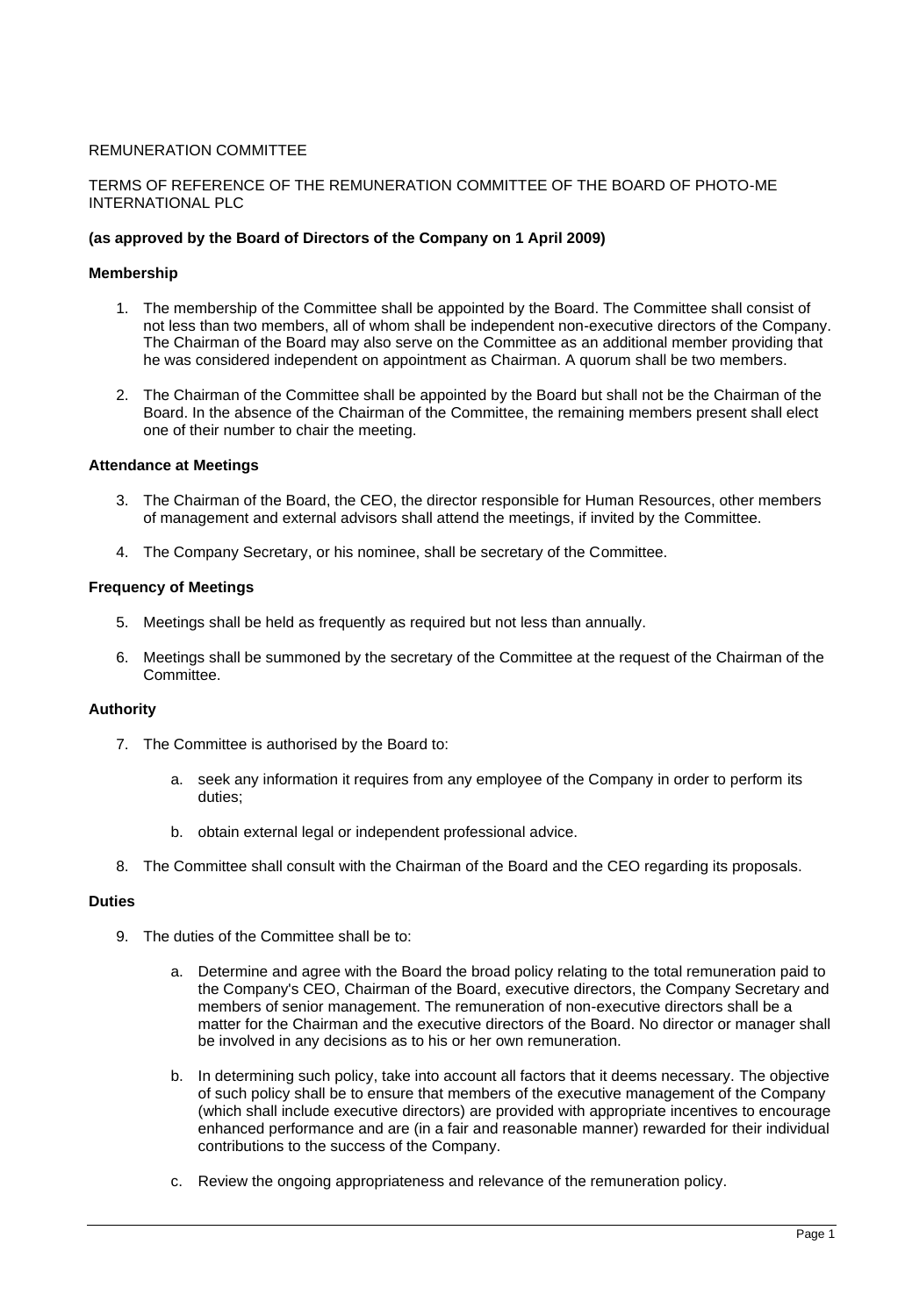- d. Approve the design of, and determine targets for, any performance-related pay schemes operated by the Company (including bonuses, incentive payments and share options) and approve the total annual payments made under such schemes.
- e. Review the design of all share incentive plans for approval by the Board and shareholders. For any such plans, determine each year whether awards will be made, and if so, the overall amount of such awards, the individual awards to executive directors and other senior executives and the performance targets to be used.
- f. Within the terms of the agreed policy and following consultation with the Chairman and/or CEO as appropriate, determine the total individual remuneration package of each executive director and other senior executives including, where appropriate, bonuses, incentive payments and share options or other awards (having taken account of pay and employment conditions elsewhere in the Group).
- g. Determine the policy for, and scope of, pension arrangements for each executive director and other senior executives.
- h. Ensure that contractual terms on termination, and any payments made, are fair to the individual and the Company, that failure is not rewarded and that the duty to mitigate loss is fully recognised.
- i. In determining such packages and arrangements, give due regard to any relevant legal requirements, the provisions and recommendations of the Combined Code, the UK Listing Authority's Listing Rules and associated guidance.
- j. Review and note annually the remuneration trends across the Company and Group.
- k. Oversee any major changes in employee benefit structures throughout the Company and Group.
- l. Agree the policy for authorising claims for expenses from the Chairman and the CEO.
- m. Ensure that provisions regarding disclosure of remuneration including pensions are fulfilled.
- n. Be exclusively responsible for establishing the selection criteria, selecting, appointing and setting the terms of reference for any remuneration consultants who advise the Committee.
- o. Obtain reliable, up-to-date information about remuneration in other companies. The Committee shall have full authority to commission any reports or surveys that it deems necessary to help it fulfil its obligations.

# **Reporting Responsibilities**

- 10. The Chairman of the Committee shall report formally to the Board on its proceedings after each meeting on all matters it has reviewed and making recommendations to the Board it deems appropriate.
- 11. The secretary of the Committee shall circulate the minutes of the meetings of the Committee to all members of the Board, unless there are issues of confidentiality.
- 12. The Committee shall review these terms of reference on a regular basis and if necessary, make recommendations to the Board for their amendment.
- 13. The Committee shall produce a report of the Company's remuneration policy and practices which will form part of the Company's annual report and ensure each year that it is put to shareholders for approval at the Annual General Meeting.